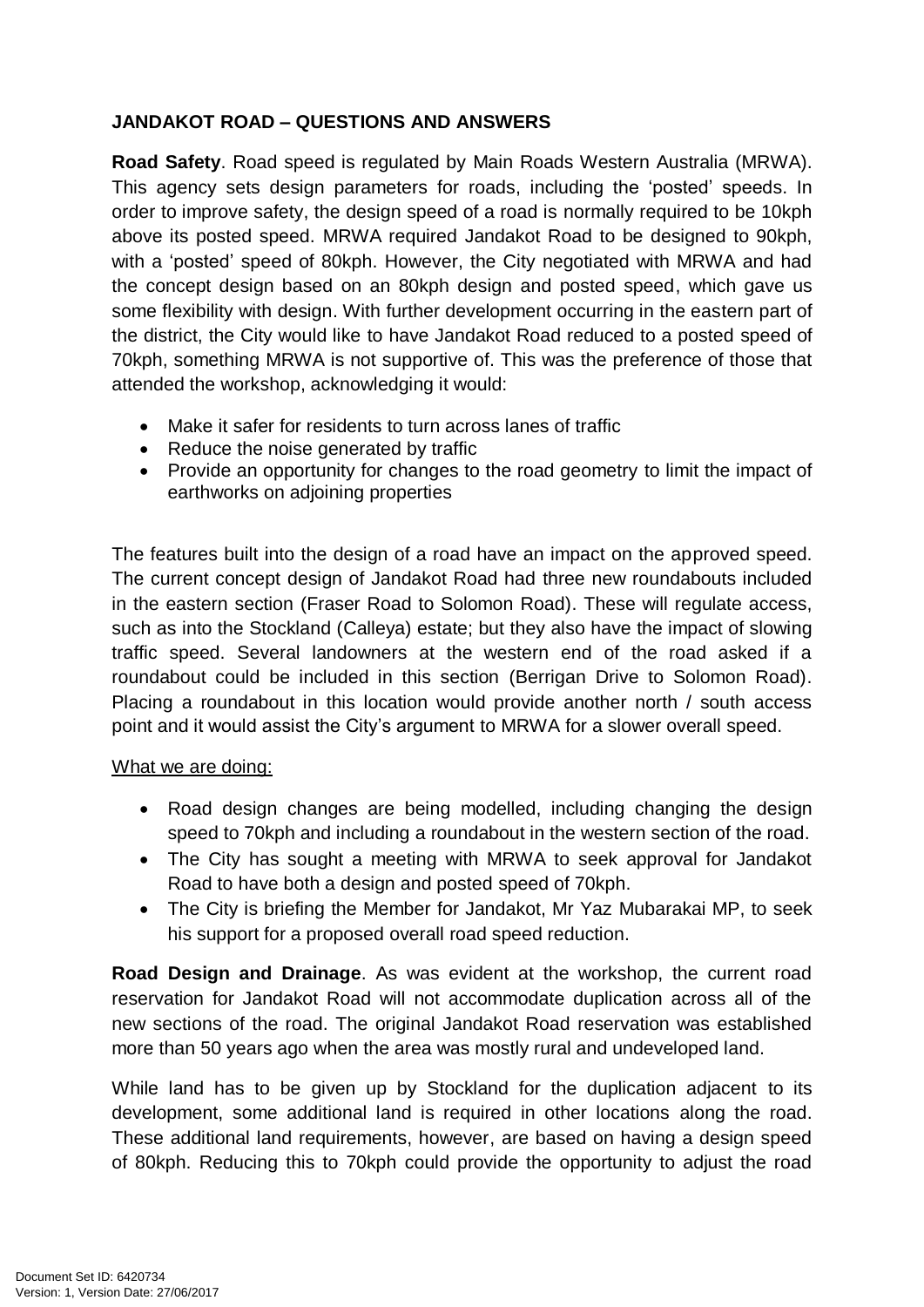geometry, potentially altering the land requirements in some sections. Similarly, changes to road geometry could provide the option for different drainage designs. The current concept design relies on the use of large retention basins. While such basins will still be required, it may be possible to put some of the drainage into other parts of the existing road reserve.

## What we are doing:

- The adjusted road design will be overlaid to see if modifications to the land requirements can be achieved.
- Alternate drainage layouts are being modelled to similarly ascertain if the land requirements can be reduced.
- A new acoustic (noise) model will be produced, based on the slower speed.

**Land Use**. The eastern part of the City is undergoing considerable change. This includes conversion of some land to urban and the intensification of industrial / commercial use in some other areas. In the case of the latter, expansion of activity at Jandakot Airport has been underway for several years. Several months ago, the City also advertised Scheme Amendment 112, which seeks to alter and extend an existing additional use on the corner of Jandakot Road and Berrigan Drive (Urbanstone), to extend over the adjacent land which was previously a sand quarry. Such land is not capable of accommodating sensitive development, due to its proximity to Jandakot Airport. This Scheme amendment is yet to be considered by Council, however many submissions have been received and will be specifically addressed as part of Council's consideration of the Scheme amendment.

In 2015 the State Government advertised its new strategic plan for Perth, called Perth and Peel @3.5 million. This suite of documents provided a very specific land use plan for how Perth will grow to 2050. Such growth being based upon the vision and objectives that underpinned the document.

As part of this, the current Resource zoned land north of Jandakot Road is identified to be retained as part of the Rural Water Protection zone. The City has directly challenged this assumption, advising that the WAPC needs to consider whether the rural ribbon surrounding Jandakot Airport is a viable land use to protect the Jandakot groundwater mound. If the WAPC believe this to be so, it is imperative that appropriate levels of rural amenity be safeguarded through to 2050. This includes the relationship to ongoing development taking place on the airport.

The City also recommended, for the land south of Jandakot Road, that a more detailed strategic planning process occur to ensure that all options for highest and best land use were able to be properly considered.

## What we are doing: